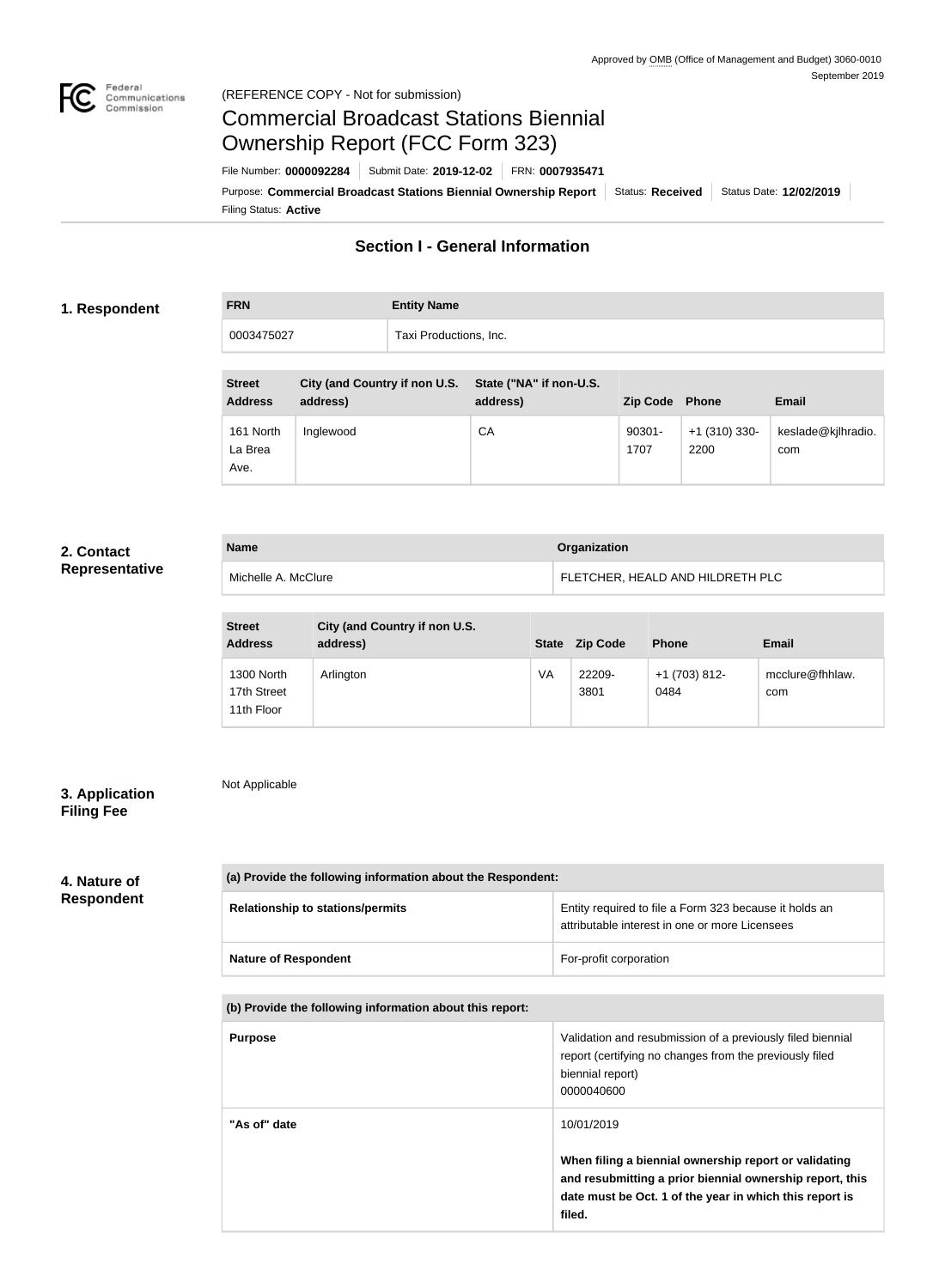### **5. Licensee(s) and Station(s)**

**Respondent is filing this report to cover the following Licensee(s) and station(s):**

| Licensee/Permittee Name  |                  | <b>FRN</b>     |              |                |
|--------------------------|------------------|----------------|--------------|----------------|
| Taxi License Corporation |                  | 0007935471     |              |                |
| Fac. ID No.              | <b>Call Sign</b> | <b>City</b>    | <b>State</b> | <b>Service</b> |
| 64639                    | <b>KJLH</b>      | <b>COMPTON</b> | CA           | FM             |

### **Section II – Biennial Ownership Information**

**1. 47 C.F.R. Section 73.3613 and Other Documents**

Licensee Respondents that hold authorizations for one or more full power television, AM, and/or FM stations should list all contracts and other instruments set forth in 47 C.F.R. Section 73.3613(a) through (c) for the facility or facilities listed on this report. In addition, attributable Local Marketing Agreements (LMAs) and attributable Joint Sales Agreements (JSAs) must be disclosed by the licensee of the brokering station on its ownership report. If the agreement is an attributable LMA, an attributable JSA, or a network affiliation agreement, check the appropriate box. Otherwise, select "Other." Non-Licensee Respondents, as well as Licensee Respondents that only hold authorizations for Class A television and/or low power television stations, should select "Not Applicable" in response to this question.

Not Applicable.

#### **2. Ownership Interests**

**(a)** Ownership Interests. This Question requires Respondents to enter detailed information about ownership interests by generating a series of subforms. Answer each question on each subform. The first subform listing should be for the Respondent itself. If the Respondent is not a natural person, also list each of the officers, directors, stockholders, non-insulated partners, non-insulated members, and any other persons or entities with a direct attributable interest in the Respondent pursuant to the standards set forth in 47 C.F.R. Section 73.3555. (A "direct" interest is one that is not held through any intervening companies or entities.) List each interest holder with a direct attributable interest in the Respondent separately.

Leave the percentage of total assets (Equity Debt Plus) field blank for an interest holder unless that interest holder has an attributable interest in the Respondent solely on the basis of the Commission's Equity Debt Plus attribution standard, 47 C.F.R. Section 73.3555, Note 2(i).

In the case of vertical or indirect ownership structures, list only those interests in the Respondent that also represent an attributable interest in the Licensee(s) for which the report is being submitted.

Entities that are part of an organizational structure that includes holding companies or other forms of indirect ownership must file separate ownership reports. In such a structure do not report, or file a separate report for, any interest holder that does not have an attributable interest in the Licensee(s) for which the report is being submitted.

Please see the Instructions for further detail concerning interests that must be reported in response to this question.

The Respondent must provide an FCC Registration Number for each interest holder reported in response to this question. Please see the Instructions for detailed information and guidance concerning this requirement.

| <b>Ownership Information</b> |                                     |                        |  |
|------------------------------|-------------------------------------|------------------------|--|
| <b>FRN</b>                   | 0003475027                          |                        |  |
| <b>Entity Name</b>           | Taxi Productions, Inc.              |                        |  |
| <b>Address</b>               | PO Box                              |                        |  |
|                              | <b>Street 1</b>                     | 161 North La Brea Ave. |  |
|                              | <b>Street 2</b>                     |                        |  |
|                              | <b>City</b>                         | Inglewood              |  |
|                              | State ("NA" if non-U.S.<br>address) | CA                     |  |
|                              | <b>Zip/Postal Code</b>              | 90301-1707             |  |
|                              |                                     |                        |  |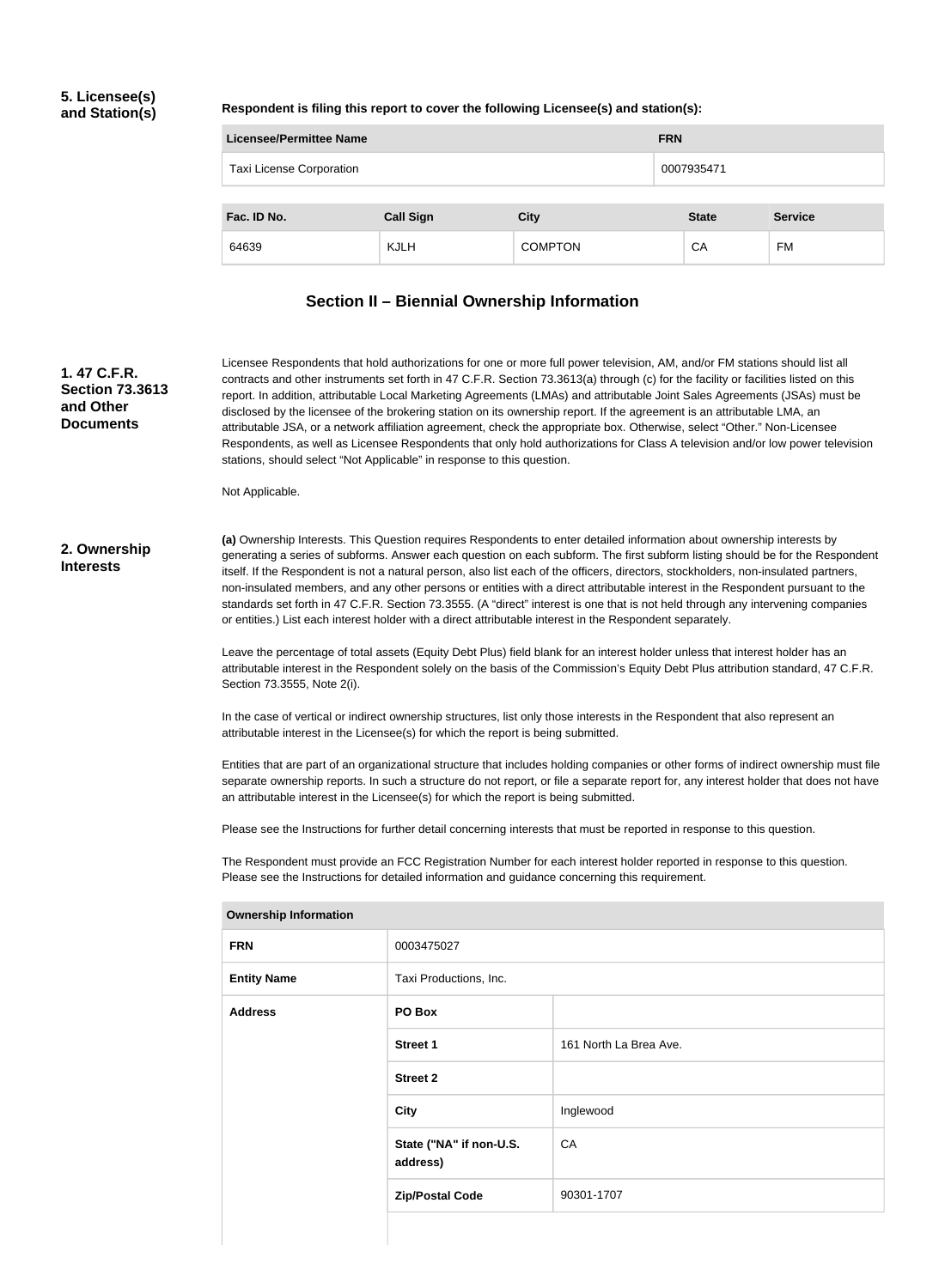|                                                                                      | Country (if non-U.S.<br>address)                        | <b>United States</b> |                                   |
|--------------------------------------------------------------------------------------|---------------------------------------------------------|----------------------|-----------------------------------|
| <b>Listing Type</b>                                                                  | Respondent                                              |                      |                                   |
| <b>Positional Interests</b><br>(check all that apply)                                | Respondent                                              |                      |                                   |
| <b>Tribal Nation or Tribal</b><br><b>Entity</b>                                      | Interest holder is not a Tribal nation or Tribal entity |                      |                                   |
| <b>Interest Percentages</b><br>(enter percentage values                              | Voting                                                  | 0.0%                 | <b>Jointly Held?</b><br><b>No</b> |
| from 0.0 to 100.0)                                                                   | <b>Equity</b>                                           | 0.0%                 |                                   |
|                                                                                      | <b>Total assets (Equity Debt</b><br>Plus)               | 0.0%                 |                                   |
| Does interest holder have an attributable interest in one or more broadcast stations |                                                         |                      | <b>No</b>                         |

**that do not appear on this report?**

| <b>Ownership Information</b>                              |                                                                                      |                                  |                                   |  |
|-----------------------------------------------------------|--------------------------------------------------------------------------------------|----------------------------------|-----------------------------------|--|
| <b>FRN</b>                                                | 0020002622                                                                           |                                  |                                   |  |
| <b>Name</b>                                               | <b>Stevland Morris</b>                                                               |                                  |                                   |  |
| <b>Address</b>                                            | PO Box                                                                               |                                  |                                   |  |
|                                                           | <b>Street 1</b>                                                                      | 161 North La Brea Ave.           |                                   |  |
|                                                           | <b>Street 2</b>                                                                      |                                  |                                   |  |
|                                                           | <b>City</b>                                                                          | Inglewood                        |                                   |  |
|                                                           | State ("NA" if non-U.S.<br>address)                                                  | CA                               |                                   |  |
|                                                           | <b>Zip/Postal Code</b>                                                               | 90301-1707                       |                                   |  |
|                                                           | Country (if non-U.S.<br>address)                                                     | <b>United States</b>             |                                   |  |
| <b>Listing Type</b>                                       | Other Interest Holder                                                                |                                  |                                   |  |
| <b>Positional Interests</b><br>(check all that apply)     | Officer, Director                                                                    |                                  |                                   |  |
| Citizenship, Gender,                                      | <b>Citizenship</b>                                                                   | <b>US</b>                        |                                   |  |
| <b>Ethnicity, and Race</b><br><b>Information (Natural</b> | Gender                                                                               | Male                             |                                   |  |
| Persons Only)                                             | <b>Ethnicity</b>                                                                     | Not Hispanic or Latino           |                                   |  |
|                                                           | Race                                                                                 | <b>Black or African American</b> |                                   |  |
| <b>Interest Percentages</b><br>(enter percentage values   | Voting                                                                               | 100.0%                           | <b>Jointly Held?</b><br><b>No</b> |  |
| from 0.0 to 100.0)                                        | <b>Equity</b>                                                                        | 100.0%                           |                                   |  |
|                                                           | <b>Total assets (Equity Debt</b><br>Plus)                                            |                                  |                                   |  |
| that do not appear on this report?                        | Does interest holder have an attributable interest in one or more broadcast stations |                                  | No                                |  |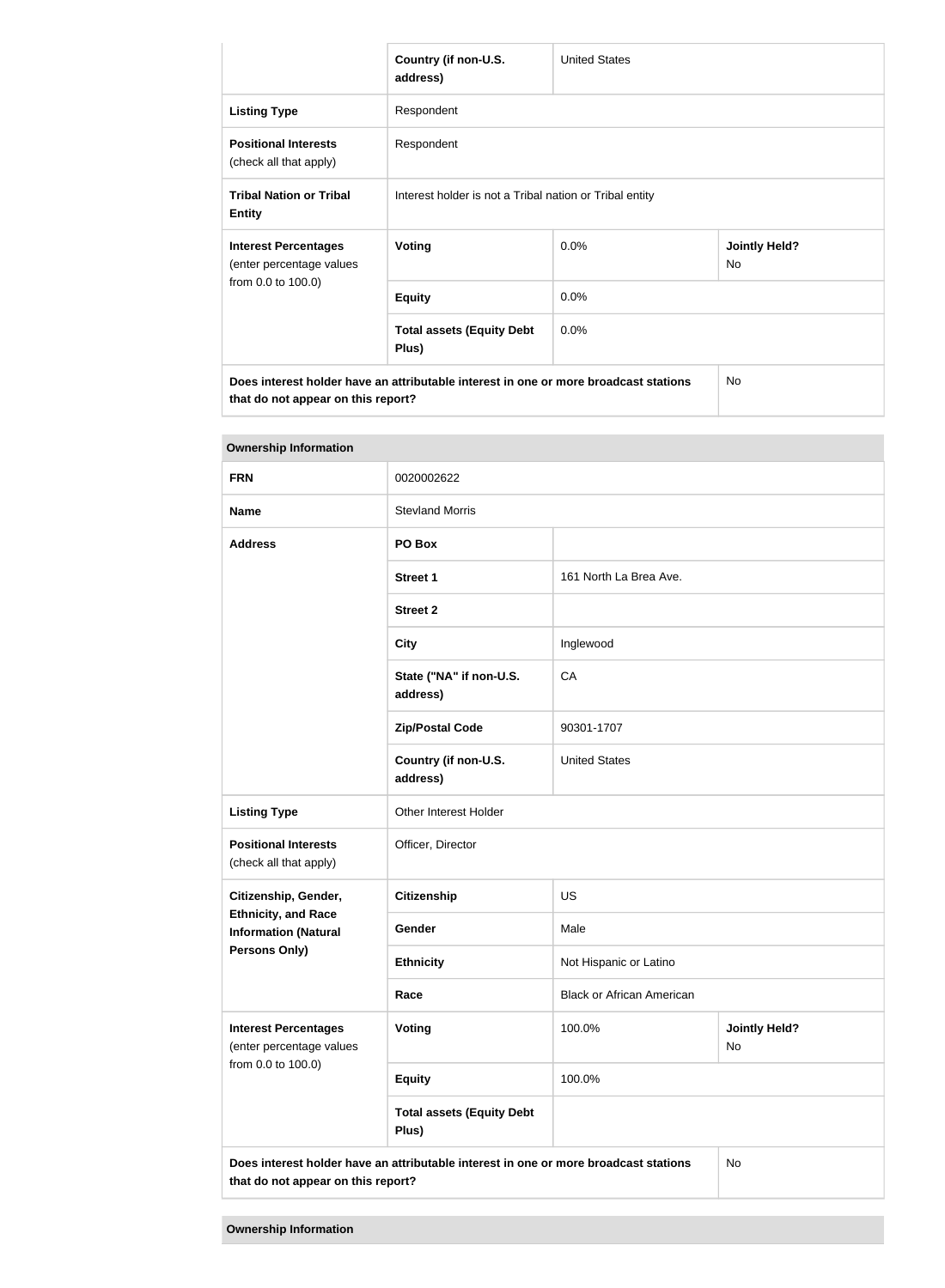| <b>FRN</b>                                                | 0020002655                                                                           |                                  |                            |
|-----------------------------------------------------------|--------------------------------------------------------------------------------------|----------------------------------|----------------------------|
| <b>Name</b>                                               | Milton Hardaway                                                                      |                                  |                            |
| <b>Address</b>                                            | PO Box                                                                               |                                  |                            |
|                                                           | <b>Street 1</b>                                                                      | 161 North La Brea Ave.           |                            |
|                                                           | <b>Street 2</b>                                                                      |                                  |                            |
|                                                           | <b>City</b>                                                                          | Inglewood                        |                            |
|                                                           | State ("NA" if non-U.S.<br>address)                                                  | CA                               |                            |
|                                                           | <b>Zip/Postal Code</b>                                                               | 90301-1707                       |                            |
|                                                           | Country (if non-U.S.<br>address)                                                     | <b>United States</b>             |                            |
| <b>Listing Type</b>                                       | Other Interest Holder                                                                |                                  |                            |
| <b>Positional Interests</b><br>(check all that apply)     | Officer                                                                              |                                  |                            |
| Citizenship, Gender,                                      | <b>Citizenship</b>                                                                   | <b>US</b>                        |                            |
| <b>Ethnicity, and Race</b><br><b>Information (Natural</b> | Gender                                                                               | Male                             |                            |
| <b>Persons Only)</b>                                      | <b>Ethnicity</b>                                                                     | Not Hispanic or Latino           |                            |
|                                                           | Race                                                                                 | <b>Black or African American</b> |                            |
| <b>Interest Percentages</b><br>(enter percentage values   | Voting                                                                               | 0.0%                             | <b>Jointly Held?</b><br>No |
| from 0.0 to 100.0)                                        | <b>Equity</b>                                                                        | 0.0%                             |                            |
|                                                           | <b>Total assets (Equity Debt</b><br>Plus)                                            |                                  |                            |
| that do not appear on this report?                        | Does interest holder have an attributable interest in one or more broadcast stations |                                  | No                         |

#### **Ownership Information**

| <b>FRN</b>                                            | 0020003489                          |                        |
|-------------------------------------------------------|-------------------------------------|------------------------|
| <b>Name</b>                                           | Karen E. Slade                      |                        |
| <b>Address</b>                                        | PO Box                              |                        |
|                                                       | <b>Street 1</b>                     | 161 North La Brea Ave. |
|                                                       | <b>Street 2</b>                     |                        |
|                                                       | <b>City</b>                         | Inglewood              |
|                                                       | State ("NA" if non-U.S.<br>address) | CA                     |
|                                                       | <b>Zip/Postal Code</b>              | 90301-1707             |
|                                                       | Country (if non-U.S.<br>address)    | <b>United States</b>   |
| <b>Listing Type</b>                                   | Other Interest Holder               |                        |
| <b>Positional Interests</b><br>(check all that apply) | Officer                             |                        |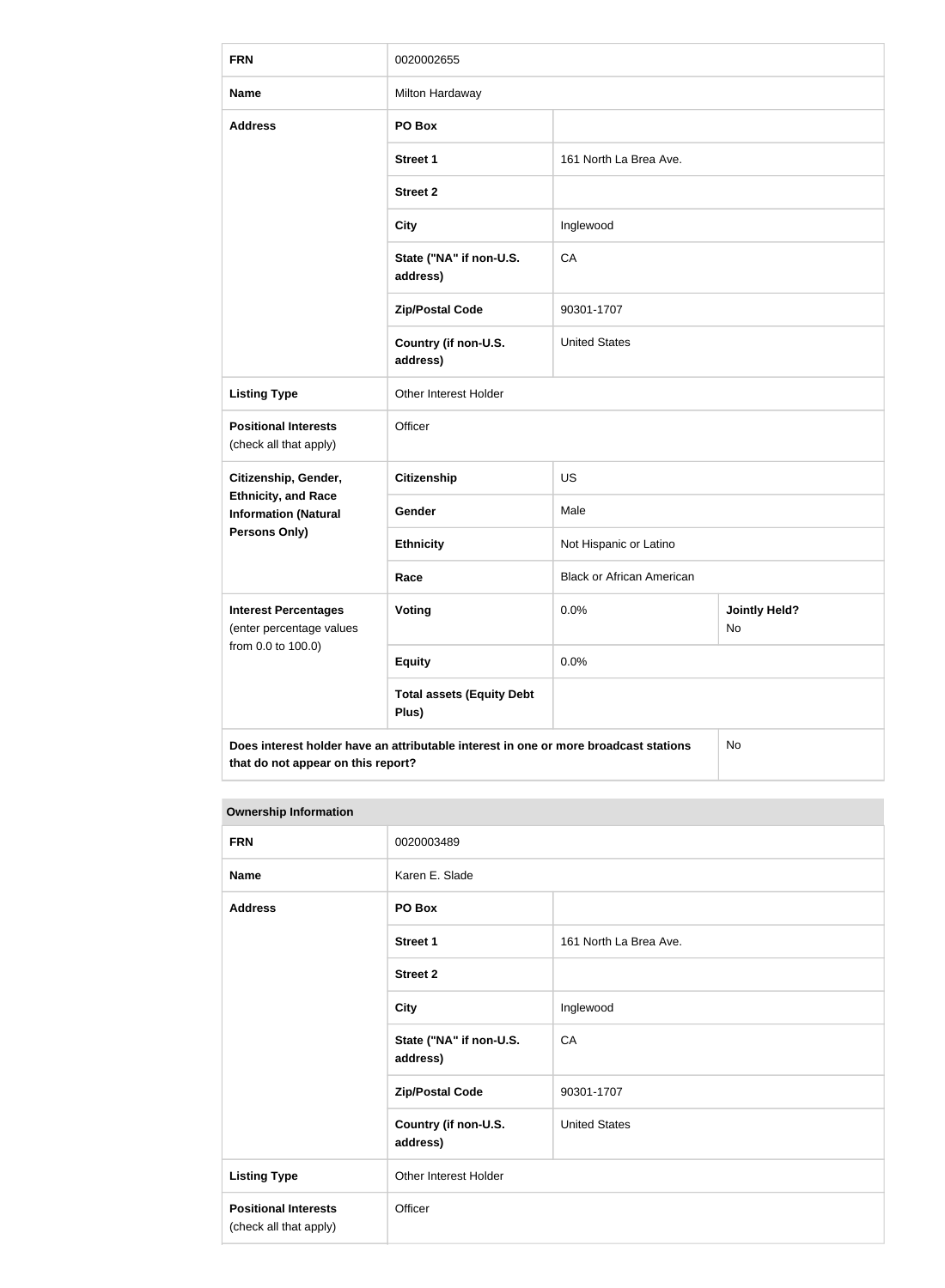| Citizenship, Gender,<br><b>Ethnicity, and Race</b>                                                                         | <b>Citizenship</b>                        | US.                              |                             |
|----------------------------------------------------------------------------------------------------------------------------|-------------------------------------------|----------------------------------|-----------------------------|
| <b>Information (Natural</b>                                                                                                | Gender                                    | Female                           |                             |
| Persons Only)                                                                                                              | <b>Ethnicity</b>                          | Not Hispanic or Latino           |                             |
|                                                                                                                            | Race                                      | <b>Black or African American</b> |                             |
| <b>Interest Percentages</b><br>(enter percentage values                                                                    | Voting                                    | 0.0%                             | <b>Jointly Held?</b><br>No. |
| from 0.0 to 100.0)                                                                                                         | <b>Equity</b>                             | 0.0%                             |                             |
|                                                                                                                            | <b>Total assets (Equity Debt</b><br>Plus) |                                  |                             |
| Does interest holder have an attributable interest in one or more broadcast stations<br>that do not appear on this report? |                                           |                                  | <b>No</b>                   |
|                                                                                                                            |                                           |                                  |                             |

| (b) Respondent certifies that any interests, including equity, financial, or voting | Yes |
|-------------------------------------------------------------------------------------|-----|
| interests, not reported in this filing are non-attributable.                        |     |
| If "No," submit as an exhibit an explanation.                                       |     |

| (c) Does the Respondent or any reported interest holder         | No |
|-----------------------------------------------------------------|----|
| hold an attributable interest in any newspaper entities in      |    |
| the same market as any station for which this report is         |    |
| filed, as defined in 47 C.F.R. Section 73.3555?                 |    |
| If "Yes," provide information describing the interest(s), using |    |
| EITHER the subform OR the spreadsheet option below.             |    |
| Respondents with a large number (50 or more) of entries to      |    |
| submit should use the spreadsheet option.                       |    |
| NOTE: Spreadsheets must be submitted in a special XML           |    |
| Spreadsheet format with the appropriate structure that is       |    |
| specified in the documentation. For instructions on how to      |    |
| use the spreadsheet option to complete this question            |    |
| (including templates to start with), please Click Here.         |    |
| If using the subform, leave the percentage of total assets      |    |
| (Equity Debt Plus) field blank for an interest holder unless    |    |
| that interest holder has an attributable interest in the        |    |
| newspaper entity solely on the basis of the Commission's        |    |
| Equity Debt Plus attribution standard, 47 C.F.R. Section        |    |
| 73.3555, Note 2(i). If using an XML Spreadsheet, enter "NA"     |    |
| into the percentage of total assets (Equity Debt Plus) field    |    |
| for an interest holder unless that interest holder has an       |    |
| attributable interest in the newspaper entity solely on the     |    |
| basis of the Commission's Equity Debt Plus attribution          |    |
| standard.                                                       |    |
| The Respondent must provide an FCC Registration Number          |    |
| for each interest holder reported in response to this           |    |
| question. Please see the Instructions for detailed information  |    |
| and guidance concerning this requirement.                       |    |

**(d) Are any of the individuals listed as an attributable interest holder in the Respondent married to each other or related to each other as parentchild or as siblings?** Yes

If "Yes," provide the following information for each such the relationship.